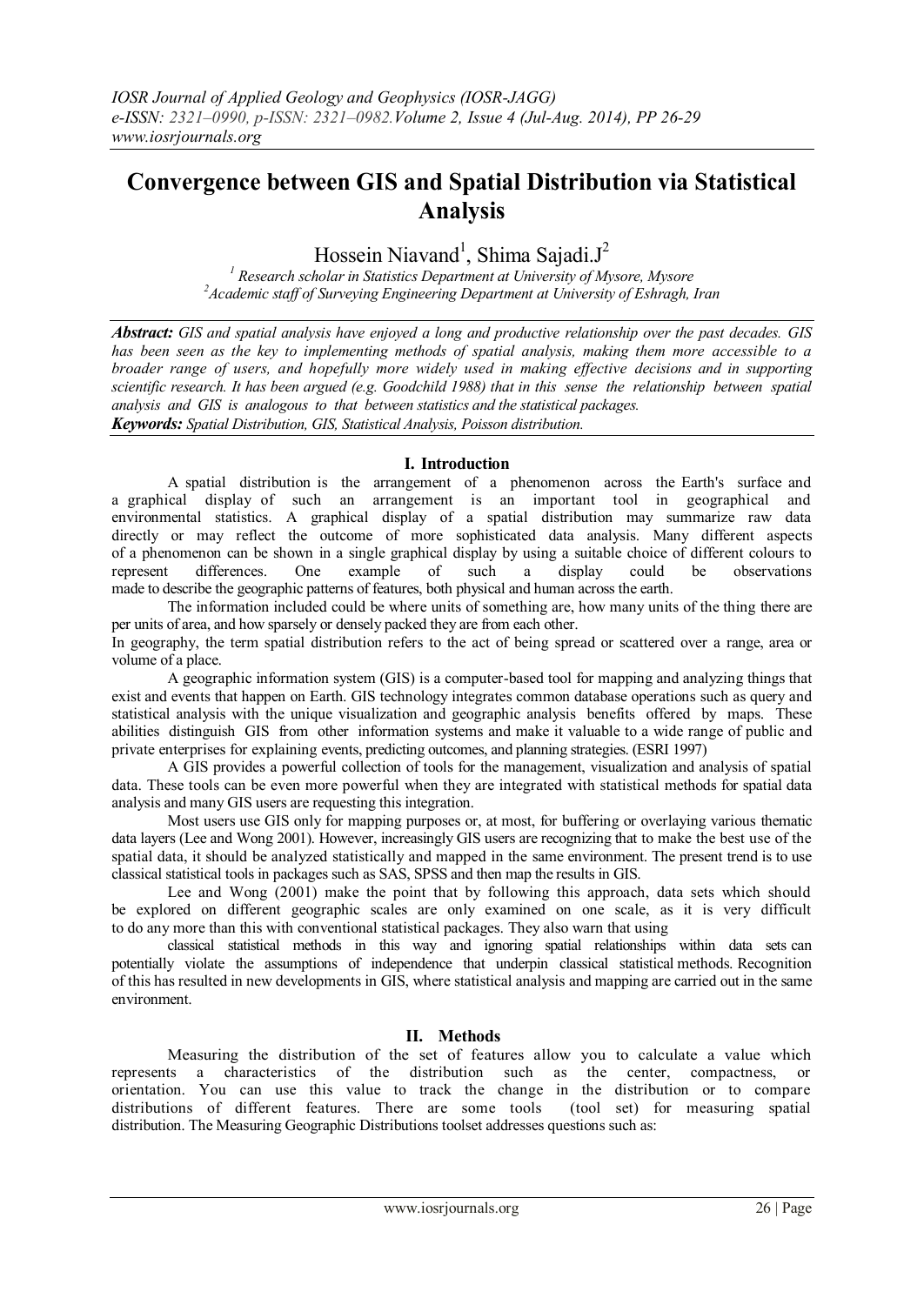i. Where is the center?

ii.What is the shape and orientation of the data?

iii. How dispersed are the features?

## **III. Centrographic Statistics**

The most basic type of descriptors for the spatial distribution is Centrographic Statistics. These are indices which estimate basic parameter s about the distribution (Lefever , 1926; Furfey, 1927; Bachi, 1957; Neft, 1962, Hultquist , Brown and Holmes, 1971; Ebdon, 1988). They include:

I. Mean Center

II. Median Center

III.Standard Deviation

IV. Standard Distance

V. Standard Deviational Ellipse

They are called centrographic in that they are two dimensional correlates to the basic statistical moments of a single-variable distribution - mean, standard deviation, skewness, and kurtosis (Bachi, 1957).

#### **Mean Center**

The mean center is the average X and Y coordinate of all the features in the study area. It is useful for taking the changes in the distribution or for comparing the distribution of different type of features. The Mean Center Tool creates a new point feature class where each feature represents a mean center. This tool is also called as Center of Gravity. The mean center formula is shown as below:

$$
\overline{X} = \sum_{i=1}^{N} \frac{X_i}{N}
$$
 
$$
\overline{Y} = \sum_{i=1}^{N} \frac{Y_i}{N}
$$

#### **Median Center**

The median center is the intersection between the median of the X coordinate and the median of the Y coordinate. Median Center is robust to outliers. It uses an algorithm to find the point that minimizes travel from it to all other features in the dataset. At each step (t) in the algorithm, a candidate Median Center is found  $(X^t, Y^t)$  and refined until it represents the location that minimizes Euclidian Distance d to all features (i) in the dataset. The median center utilizes the below formula:

$$
d_i^x = \sqrt{(X_i - X^t)^2 + (Y_i - Y^t)^2}
$$

#### **Standard Deviation**

The standard deviations of the X and Y coordinates indicate the degree of dispersion of the distribution. The below formula represents the Standard Deviation process.

$$
S_n = \sqrt{\sum_{i=1}^N \frac{\left(X_i - \overline{X}\right)^2}{N-1}}
$$
\n
$$
S_{\mathcal{F}} = \sqrt{\sum_{i=1}^N \frac{\left(Y_i - \overline{Y}\right)^2}{N-1}}
$$

#### **Standard Distance**

Measuring the compactness of a distribution provides a single value which represents the dispersion of the features around the center. The value is a distance, so compactness can be represented on a map by drawing a circle with the radios equal to the value. The Standard Distance Tool creates a new feature class containing a circle polygon centered on the mean center. The concern formula of standard distance is represented as below: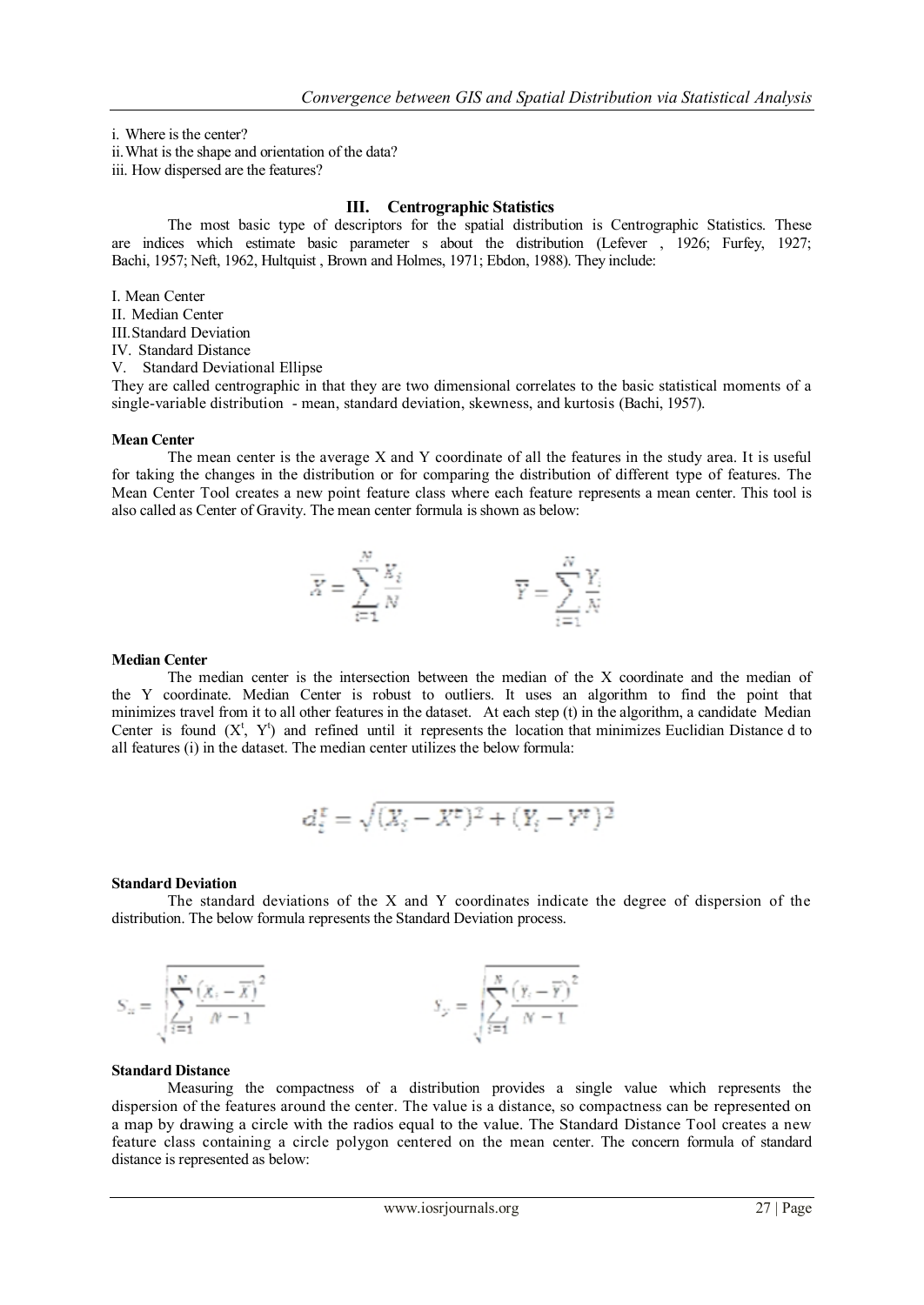$$
S_{xy} = \sum_{i=1}^{N} \frac{(d_{iMC})^2}{N-2}
$$

#### **Standard Deviational Ellipse (Directional Distribution)**

A common way to measure the trend of a group of features is to calculate the standard distance separately in the X and Y directions. These two measures define the axis of an ellipse which encompassing the distribution of features. The ellipse is referred to as the Standard Deviational Ellipse, since the method calculates the standard deviation of the X coordinates and Y coordinated from the mean center to define the axes of the ellipse. The ellipse allows you to see if the distribution of features is elongated and hence has a particular orientation. The directional distribution uses a formula as mentioned below:

$$
\text{Distribution} = \sqrt{\frac{\delta_x^2 + \delta_y^2}{2}}
$$

Where  $\delta$  are the two standard deviations in the x and y direction and orthogonal to each other to define an ellipse.

#### **IV. Poisson distribution**

Poisson point processes (PPP) are widely discussed in the literature. In the following figure a framework to generate two-dimensional PPP is demonstrated. First the area being studied (part of space which can be in 1D, 2D, 3D, ..., in our example is a 2D shape i.e., square) is divided into cells (gridding). Second, for each cell a random number n is drawn from a Poisson distribution with density of λ. Then within each cell n points are uniformly distributed. The resulting point pattern is a homogeneous point process.

| <b>CONTROL</b> | $Pairum11 n = 161$                                                                                                                                                                                                                                       | Uniformiales<br>the control of the con-                                                                                                                                                                        | A CA MAN PORT OF RIGHT<br>Hateran Holmt Houses                                                                 |
|----------------|----------------------------------------------------------------------------------------------------------------------------------------------------------------------------------------------------------------------------------------------------------|----------------------------------------------------------------------------------------------------------------------------------------------------------------------------------------------------------------|----------------------------------------------------------------------------------------------------------------|
|                | 2 5 6 7                                                                                                                                                                                                                                                  | and the control of the state<br>and and said<br>and the company's state of the<br>the property of the control of the con-                                                                                      |                                                                                                                |
|                |                                                                                                                                                                                                                                                          |                                                                                                                                                                                                                |                                                                                                                |
|                |                                                                                                                                                                                                                                                          |                                                                                                                                                                                                                |                                                                                                                |
|                | sense that you can come at the common a detected of<br>the contract of the contract of the contract of the contract of the con-<br>and the company's company's company's company's company's company's company's company's company's company's company's | and the property of the company's<br>The part of the<br>and the distance of the company of the company of the company of the company of<br>and and the company of the company of the company of the company of | <b>STATISTICS</b><br>to the transit of the contract processes and<br>to do al Maria and all the control<br>--- |

1. Sub- divide the region R into m sub-regions,  $A_1$ ,  $A_2$ , ..., Am, where  $A_1$ ,  $A_2$ , ...,  $A_m$  are disjoint. Evaluate the mean of the Poisson distribution for each sub- region as  $\mu = \lambda$ .  $v(A_i)$ , where  $\lambda$  is the (constant) intensity. R is partitioned by a user- specified grid system which results in rectangular sub- regions in 2D and cuboid block sub- regions in 3D applications.

2. For each of the m sub- regions  $A_i$ , generate a random variable,  $N_i$ , from the Poisson distribution.

$$
P(N_i = n) = e^{-\mu_i} \frac{\mu_i^n}{n!}
$$

3. For each of the n events in sub- region  $A_i$ , generate two (2D) or three (3D) values from uniform distributions and use them as the coordinates of the point simulated inside the sun- region.

4. Repeat step 2 and 3 until all sun- regions in R have been visited.